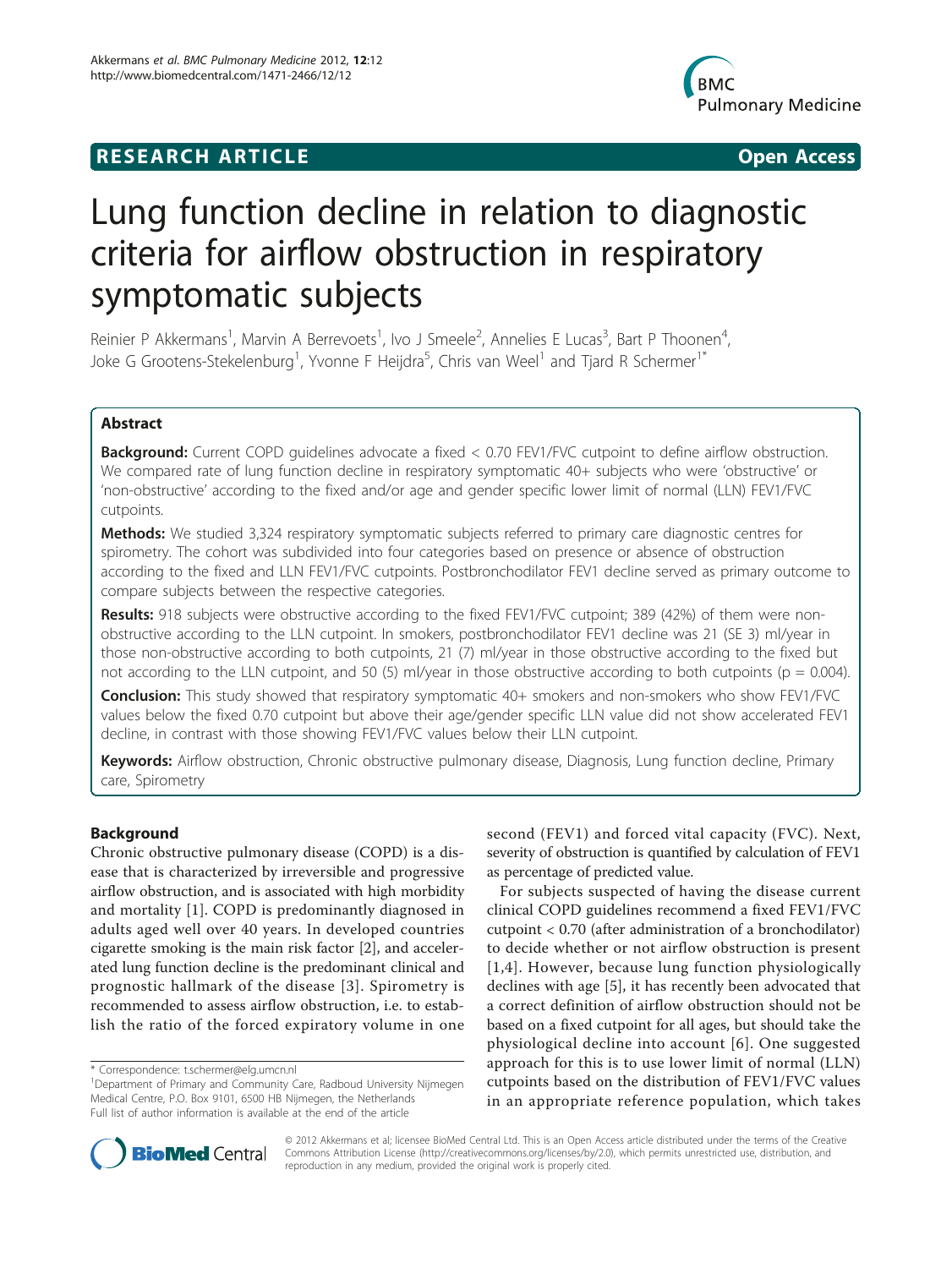gender and age differences between individuals into account [[7,8\]](#page-12-0). Several recent studies have shown high rates of false-positive interpretations (especially among elderly subjects) when the 0.70 fixed cutpoint is off-set against an age-specific LLN cutpoint [[9-14](#page-12-0)]. Because the majority of COPD patients are diagnosed and managed in primary care [[15\]](#page-12-0) and primary care doctors need to differentiate between various underlying causes for the respiratory symptoms a patient presents with (i.e., asthma, COPD, congestive heart failure, and a wide range of other causes), it is especially important for them to know which cutpoint is preferred when assessing the presence (or absence) of airflow obstruction. This is even more important because in elderly patients co-morbid conditions are often present, and misattribution of a patient's symptoms (e.g., dyspnoea) to COPD could lead to inappropriate or delayed treatment.

We previously reported on the use of different criteria to diagnose airflow obstruction in subjects who present with respiratory symptoms in primary care [[16](#page-12-0)]. To date, little longitudinal research has been published to establish the course of clinical markers of COPD prognosis in relation to the recommended diagnostic criteria for airflow obstruction [[17-19\]](#page-12-0). An influential review acknowledged that overestimation of airflow obstruction with the fixed FEV1/FVC ratio becomes more problematic with increasing age, but also stated that the incremental benefits of changing the recommendation to use the fixed 0.70 cutpoint in COPD guidelines remain to be seen [\[20](#page-12-0)]. Recent discussions illustrate that there currently is no consensus on this issue [[21](#page-13-0)-[23\]](#page-13-0) and that there is a clear need for further evidence.

The aim of the study reported in this paper was to assess lung function decline in symptomatic middle-aged and elderly subjects identified as 'obstructive' according to either the fixed 0.70 FEV1/FVC cutpoint or an age- and gender-specific LLN cutpoint for this ratio. We also investigated whether our findings and conclusions would change when different sets of prediction equations are used to calculate LLN cutpoints for FEV1/FVC.

## Methods

## Study setting and cohort

This cohort study was based on all available spirometry tests from the period October 2001 to March 2010 from three regional primary care diagnostic centres in the Netherlands (the General Practice Laboratory Foundation Etten-Leur/Breda (SHL), the Diagnostic Centre Eindhoven (DCE), and the General Practice Laboratory East (SHO)). These diagnostic centres offer a range of diagnostic tests (including spirometry) and other healthcare services to hundreds of general practitioners (GPs) in the south-western and south-eastern parts of our country since the mid- or late nineteen-nineties. When a patient consults with respiratory symptoms and the GP suspects an underlying chronic respiratory condition (e.g., COPD or asthma), he or she can refer the patient to the diagnostic centre for spirometry testing. When a chronic respiratory condition is diagnosed or still suspected, the majority of patients enter the diagnostic centre's monitoring service and return for reassessment every six to twelve months.

Spirometry test results and accompanying demographic (gender, age), anthropometric (height, weight) and medical history information (self-reported smoking status and history, respiratory symptoms, medication) are recorded during each visit using a standardized electronic format. Every spirometry test is assessed by a respiratory consultant whose interpretation of the test and - if applicable - diagnostic advice is sent to the GP, together with the actual test results. Further details about the spirometry tests performed in the diagnostic centres are described elsewhere [[16\]](#page-12-0). Since only routine lung function and respiratory medical history data were used for our analyses and the investigators had no access to the patients' medical records or information on patients' identity, no written informed consent was obtained.

## Subject selection and definitions for airflow obstruction

We selected all data from Caucasian subjects aged  $\geq 40$ years with complete data regarding height, history of cigarette smoking, and respiratory medication use for whom at least three postbronchodilator spirometry tests were available during a minimum follow-up of one year (see Figure [1](#page-2-0)). We used postbronchodilator FEV1/FVC values to determine whether or not airflow obstruction was present in the study subjects. The following two definitions for airflow obstruction applied:

1) Fixed cutpoint definition: postbronchodilator FEV1/ FVC < 0.70. This is the definition for airflow obstruction that is currently recommended in clinical COPD guidelines [[1,](#page-12-0)[24\]](#page-13-0).

2) LLN cutpoint definition: postbronchodilator FEV1/ FVC below the subjects' age-specific LLN value [[25\]](#page-13-0). When the resulting standard deviation (SD) score (also known as 'standardized Z score') was < -1.645, airflow obstruction was present according to this definition. This corresponds with the  $5<sup>th</sup>$  percentile.

The principal prediction equations used to calculate LLN values for FEV1/FVC were those recently published by Swanney et al, which have been derived from an appropriate Dutch general population cohort [\[6\]](#page-12-0). We also used several other LLN equations as alternatives to calculate age and gender specific cutpoints: European Community for Steel and Coal (ECSC) [\[25](#page-13-0)], Falaschetti et al [[26\]](#page-13-0), Brandli et al [[27\]](#page-13-0), Kuster et al [[28\]](#page-13-0), and Han-kinson et al [[29\]](#page-13-0). We selected these LLN equations from an extensive list of reference equations [[6](#page-12-0)] based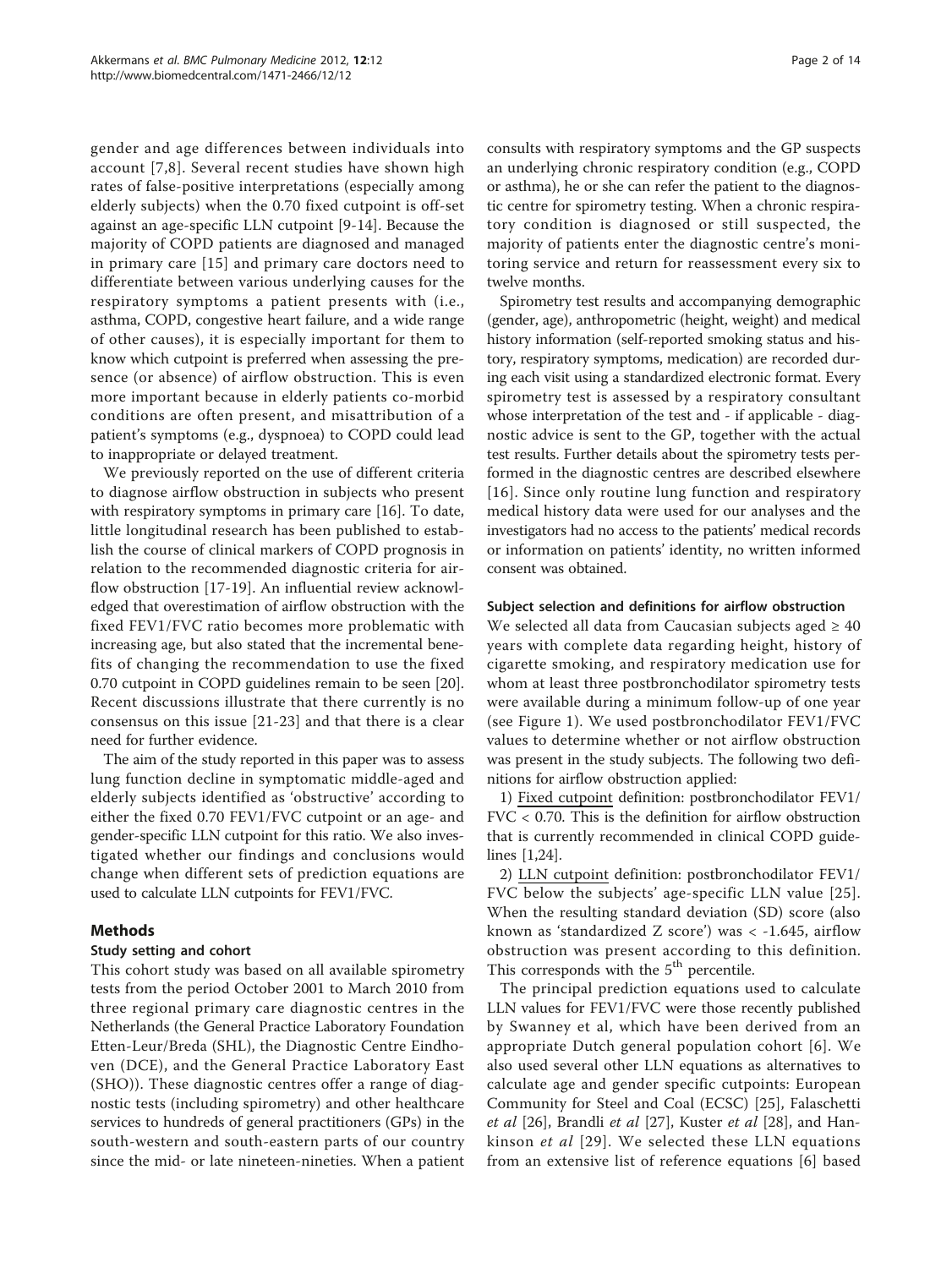<span id="page-2-0"></span>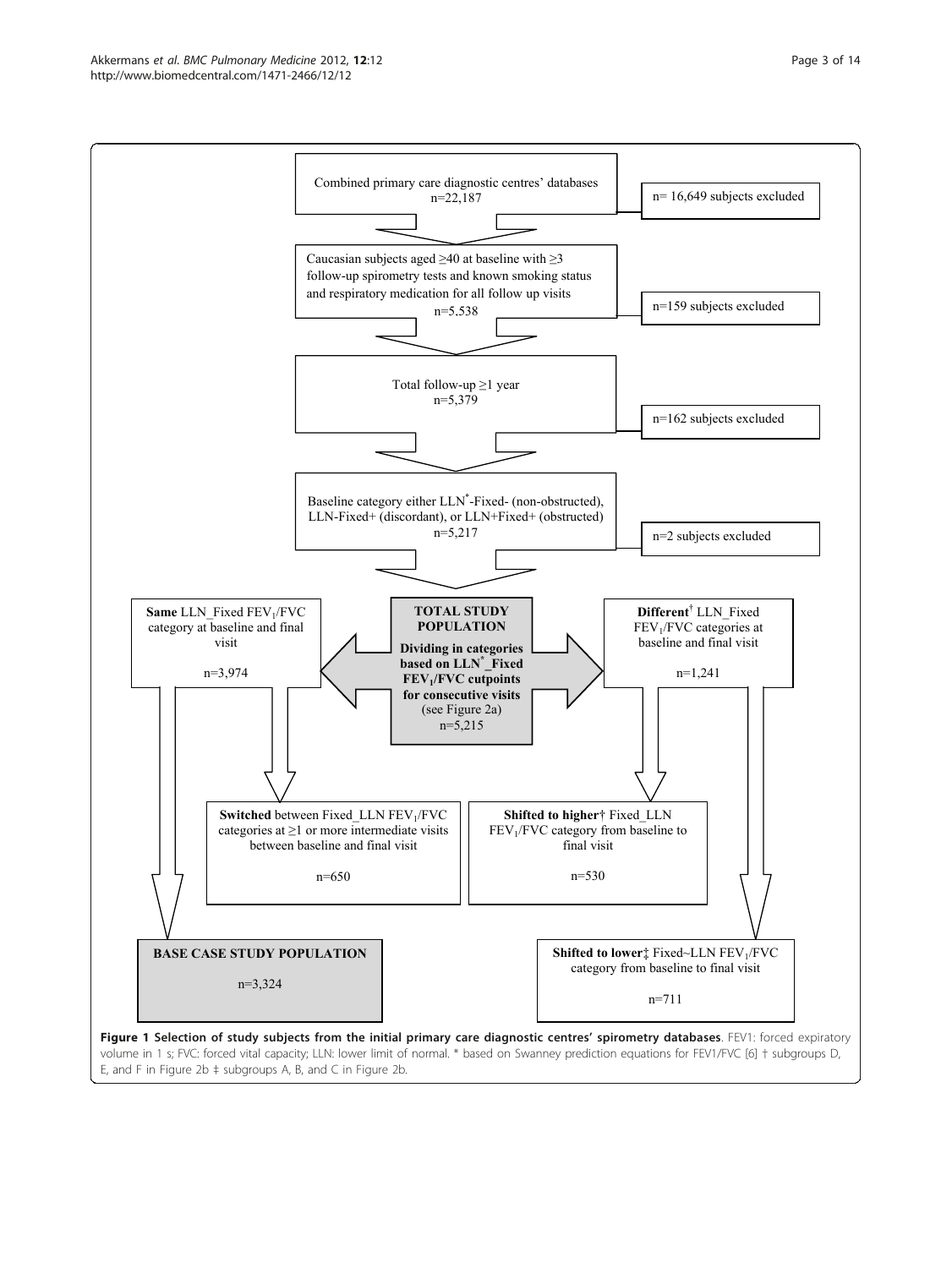on the following criteria: Caucasian race; includes age > 40 years; published in the last ten years. One additional set of equations that was more recently published was added to the selection post-hoc [[28](#page-13-0)].

#### Categorization of airflow obstruction

Before further analysis we subdivided the study population into four categories based on the presence of airflow obstruction at baseline as defined by the LLN and the fixed 0.70 FEV1/FVC cutpoint definitions:

- 'LLN-Fixed-': absence of airflow obstruction according to both definitions (further referred to as 'nonobstructed' subjects);

- 'LLN-Fixed+': absence of airflow obstruction according to the LLN definition, but presence of airflow obstruction according to the fixed definition (further referred to as 'discordant' subjects);

- 'LLN + Fixed+': presence of airflow obstruction according to both definitions (further referred to as 'obstructed' subjects);

- 'LLN + Fixed-': presence of airflow obstruction according to the LLN definition, but absence of airflow obstruction according to the fixed definition.

Figure [2a](#page-4-0) illustrates these categories. Only two subjects had obstruction according to the LLN definition but not according to the fixed 0.70 definition ('LLN + Fixed-'). These subjects were excluded from further analysis.

During the process of analysis we found that a substantial number of subjects (36% of the initial study cohort) shifted to another category after their initial visit. Because we considered consistency in classification to be essential for the 'proof of concept' that underlies the aim of this paper, we limited the analysis to subjects who were consistently classified in the same category (i.e., non-obstructed, discordant, or obstructed) throughout their entire follow-up ('base case population', see Figure [1](#page-2-0)).

#### Outcomes and statistical analysis

The primary outcome to compare the clinical course of the subjects in the three categories was the annual rate of postbronchodilator  $FEV<sub>1</sub>$  decline [[30](#page-13-0)]. We analyzed prebronchodilator  $FEV<sub>1</sub>$  decline and pre- and postbronchodilator FVC decline as secondary outcomes.

SAS® Proprietary Software 9.2 (SAS Institute Inc., Cary, NC, USA) was used for all analyses.  $p < 0.05$  was considered statistically significant. Baseline differences between the non-obstructed, discordant, and obstructed categories were tested with analysis of variance (Anova), Kruskal-Wallis, and Pearson Chi-square tests. A random coefficient regression model with random intercept and random slope was used to estimate the annual decline of postbronchodilator and prebronchodilator FEV1 and FVC in baseline smokers and non-smokers separately (PROC MIXED in SAS). Comparison of the discordant and obstructed categories was the principal part of the analyses, but we also compared lung function decline between discordant and non-obstructed subjects. We did not include age and gender in the regression models. Because of its known (but marginal) effect on FEV1 decline, use of inhaled corticosteroids (regardless of the dose being prescribed) during each subsequent visit was included in the model as a time-dependent dichotomous (yes/no inhaled corticosteroid use) covariate. As the proportion of subjects who reported to have changed smoking status during follow-up was small (4% of all baseline ex-smokers reported to have taken up smoking again, 5% of all baseline smokers reported to have stopped smoking) and very similar for the respective categories, we did not include changes in smoking status during follow-up in the respective regression models for smokers and non-smokers. In order to assess the sensitivity of our findings, we repeated the base case analysis after categorization of the study subjects using the selected alternative LLN prediction equations [[6,](#page-12-0)[26](#page-13-0)-[29](#page-13-0)].

## Results

#### Study subjects

The total study population consisted of 5,215 respiratory symptomatic subjects aged  $\geq$  40 years who had been referred for spirometry by their GP and for whom complete data for three measurements in at least one year were available (Figure [1\)](#page-2-0). 1,241 subjects were in different categories based on the fixed and LLN definitions for airflow obstruction during their baseline and final visits. Tables [1](#page-5-0) and [2](#page-5-0) show baseline characteristics for these subjects. 650 subjects were in the same category during their baseline and final visits but had shifted between categories during intermediate visits. Ultimately, 3,324 subjects (64%) could be included in the base case analysis as they remained in the same category during all visits. Table [3](#page-6-0) shows characteristics for the base case population and for the three defined categories.

In the base case population the non-obstructed ('LLN-Fixed-') category comprised 2,406 subjects (72%), the obstructed ('LLN + Fixed + ') category 529 subjects (16%). 389 subjects (12% of all subjects and 42% of subjects with obstruction according to the fixed FEV1/FVC cutpoint) were classified as having airflow obstruction according to the fixed but not to the LLN FEV1/FVC cutpoint ('discordant' or LLN-Fixed + category). Mean number of spirometry tests per subject was 4.0 (SD 1.2) and mean follow-up was 3.4 (SD 1.4) years, with no differences between the categories ( $p = 0.592$ ).

The non-obstructed category showed a higher proportion of females (63%,  $p < 0.001$ ), never smokers (36%,  $p <$ 0.001), and inhaled corticosteroid users  $(64\%, p < 0.001)$ .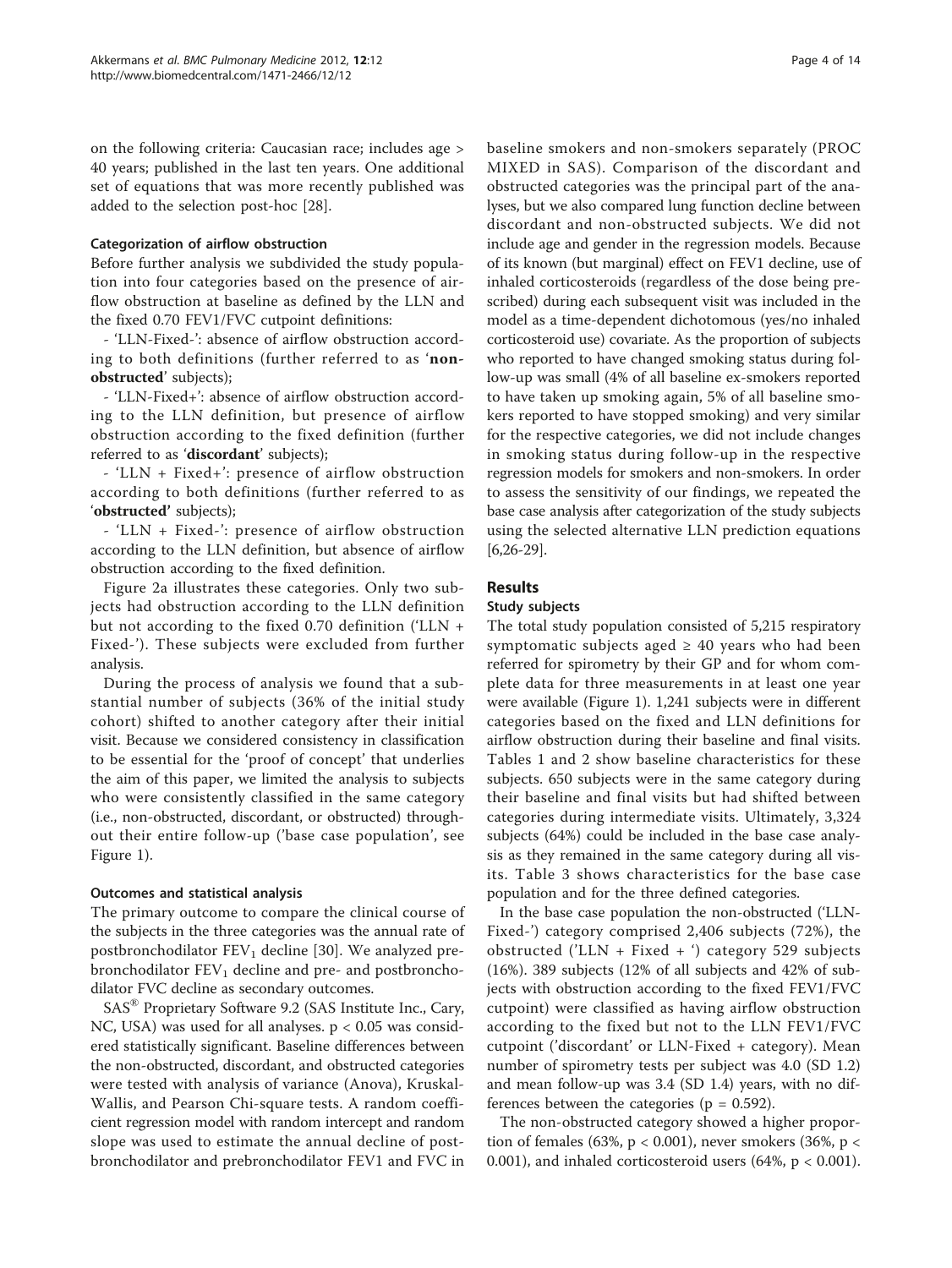<span id="page-4-0"></span>

With a mean age of 67.0 (SD 10.1) years the subjects in the discordant category were significantly older than those in the non-obstructed (56.2 (SD 10.5) years) and

obstructed (60.3 (SD 10.2) years) categories ( $p < 0.001$ ). With a mean postbronchodilator FEV1 percentage predicted of 71.7% the discordant subjects were in between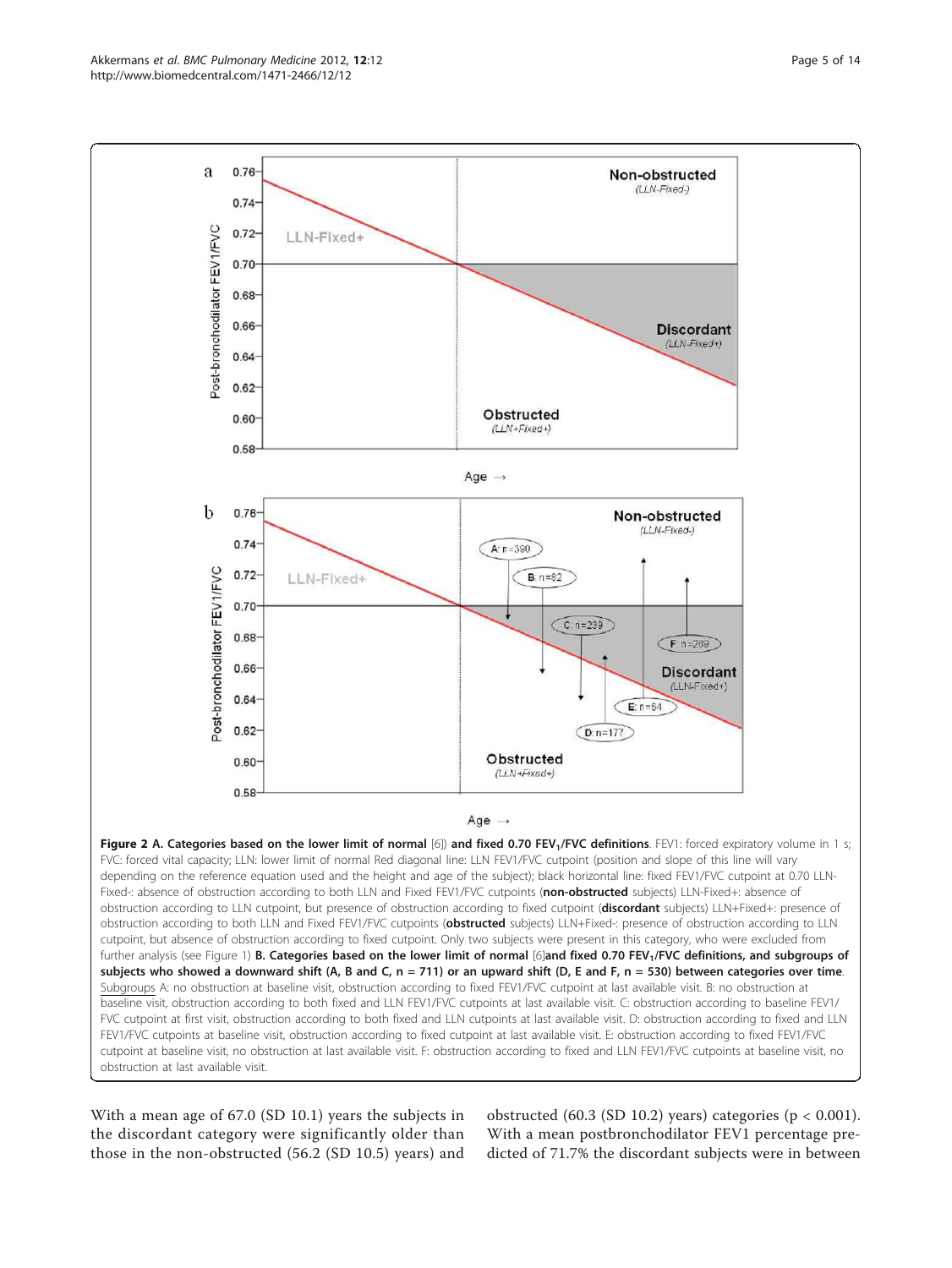|                                               |                                        |                               |                                       | Subgroup                     |                                        |                               |
|-----------------------------------------------|----------------------------------------|-------------------------------|---------------------------------------|------------------------------|----------------------------------------|-------------------------------|
|                                               | A ( $n = 390$ )                        |                               | $B(n = 82)$                           |                              | $C (n = 239)$                          |                               |
|                                               | $LLN$ -Fixed- $\rightarrow$ LLN-Fixed+ |                               | LLN-Fixed- $\rightarrow$ LLN + Fixed+ |                              | LLN-Fixed $+ \rightarrow$ LLN + Fixed+ |                               |
|                                               | Non-smokers<br>$(n = 246)$             | <b>Smokers</b><br>$(n = 144)$ | Non-smokers<br>$(n = 27)$             | <b>Smokers</b><br>$(n = 55)$ | Non-smokers<br>$(n = 102)$             | <b>Smokers</b><br>$(n = 137)$ |
| Males, n (%)                                  | 133 (54)                               | 65(45)                        | 14 (52)                               | 16 (29)                      | 80 (78)                                | 79 (58)                       |
| Age, years (SD)                               | 64.9 (11.0)                            | 58.3(9.3)                     | 53.0 (10.3)                           | 52.6(9.1)                    | 63.6(9.2)                              | 61.7(9.0)                     |
| Baseline postbronchodilator FEV1/FVC (SD)     | 0.75(0.04)                             | 0.75(0.04)                    | 0.75(0.05)                            | 0.75(0.05)                   | 0.64(0.04)                             | 0.65(0.04)                    |
| Baseline postbronchodilator FEV1, liters (SD) | 2.33(0.76)                             | 2.33(0.67)                    | 2.28(0.60)                            | 2.10(0.58)                   | 2.22(0.68)                             | 2.09(0.66)                    |
| as % predicted* (SD)                          | 78.0 (14.8)                            | 76.8 (12.1)                   | 72.8 (14.3)                           | 71.6 (11.9)                  | 68.8 (12.2)                            | 67.6(12.7)                    |

<span id="page-5-0"></span>Table 1 Baseline characteristics of subjects who showed a downward shift in FEV1/FVC category between their baseline and final visits

See Figure 2b for further illustration of subgroups

FEV<sub>1</sub>: forced expiratory volume in 1 s; FVC: forced vital capacity; LNN: lower limit of normal; SD: standard deviation

\* based on Swanney prediction equations [[6](#page-12-0)]

the mean values observed in the other two categories (Table [3\)](#page-6-0). The obstructed subjects were significantly more severe in terms of postbronchodilator FEV1 percentage predicted: 58.1% (p < 0.001).

In the non-obstructed category the respiratory consultants could not provide a clear diagnostic advice to the GP in 44% of subjects. Analysis of the non-obstructed subjects in whom a diagnostic advice was given showed that 76% of this category consisted of subjects with reversible obstruction or (probable) asthma, and  $\sim$ 2% of subjects with (probable) restriction. In the remaining 22% of nonobstructed subjects the consultants recommended additional diagnostic testing (e.g., bronchial provocation, full pulmonary function testing) and/or further follow-up in order to exclude underlying chronic respiratory morbidity.

#### Rate of lung function decline

Figure [3](#page-7-0) shows the adjusted estimates of the mean annual postbronchodilator FEV1 decline (primary outcome) and 95% confidence intervals for base case population smokers and non-smokers in each category. In all three categories smokers showed a more rapid FEV1 decline compared to non-smokers. Rates of postbronchodilator

FEV1 decline differed significantly between the three categories ( $p < 0.001$ ). Table [4](#page-8-0) shows that the smokers as well as the non-smokers in the discordant category showed a rate of postbronchodilator FEV1 decline which was very similar to that in the non-obstructed category  $(p = 0.973$  for smokers,  $p = 0.624$  for non-smokers), but only about half the rate observed in the obstructed category ( $p < 0.004$  for smokers and  $p < 0.004$  for nonsmokers).

With regard to the secondary outcomes, analysis of prebronchodilator FEV1 values also indicated similarity in terms of decline between the discordant and non-obstructed categories (Table [4](#page-8-0);  $p = 0.998$  for smokers,  $p$ = 0.301 for non-smokers), but dissimilarity between the discordant and obstructed categories ( $p < 0.001$  for smokers and  $p = 0.016$  for non-smokers). Prebronchodilator FVC decline was statistically significantly different between the three categories in smokers only ( $p <$ 0.001), with a significant difference in decline between discordant (-5 ml/year) and obstructed (-46 ml/year) subjects (p < 0.001). Postbronchodilator FVC decline was not significantly differ between the respective categories.

Table 2 Baseline characteristics of subjects who showed an upward shift in FEV1/FVC category between their baseline and final visits

|                                               |                                        |                              | Subgroup                              |                              |                                      |                              |
|-----------------------------------------------|----------------------------------------|------------------------------|---------------------------------------|------------------------------|--------------------------------------|------------------------------|
|                                               | $D (n = 177)$                          |                              | E (n = 64)                            |                              | $F(n = 289)$                         |                              |
|                                               | $LLN + Fixed + \rightarrow LLN-Fixed+$ |                              | $LLN + Fixed + \rightarrow LLN-Fixed$ |                              | LLN-Fixed $+ \rightarrow$ LLN-Fixed- |                              |
|                                               | Non-smokers<br>$(n = 97)$              | <b>Smokers</b><br>$(n = 80)$ | Non-smokers<br>$(n = 33)$             | <b>Smokers</b><br>$(n = 31)$ | Non-smokers<br>$(n = 210)$           | <b>Smokers</b><br>$(n = 79)$ |
| Males, n (%)                                  | 65 (67)                                | 44 (55)                      | 16 (49)                               | 8(26)                        | 105(50)                              | 42 (53)                      |
| Age, years (SD)                               | 63.4 (10.3)                            | 58.9 (10.0)                  | 53.7 (11.2)                           | 52.7(7.7)                    | 63.4(9.7)                            | 60 (10.6)                    |
| Baseline postbronchodilator FEV1/FVC (SD)     | 0.56(0.06)                             | 0.57(0.06)                   | 0.61(0.06)                            | 0.60(0.06)                   | 0.67(0.03)                           | $0.67$ $(.02)$               |
| Baseline postbronchodilator FEV1, liters (SD) | 1.86 (0.59)                            | 1.99(0.65)                   | 2.08(0.65)                            | 1.87 (0.59)                  | 2.26(0.71)                           | 2.24(0.62)                   |
| as % predicted* (SD)                          | 59.7 (13.2)                            | 61.7(14.0)                   | 64.3 (15.4)                           | 63.5 (14.0)                  | 74.8. (12.2)                         | 71.1(11.3)                   |

\* based on Swanney prediction equations [[6](#page-12-0)]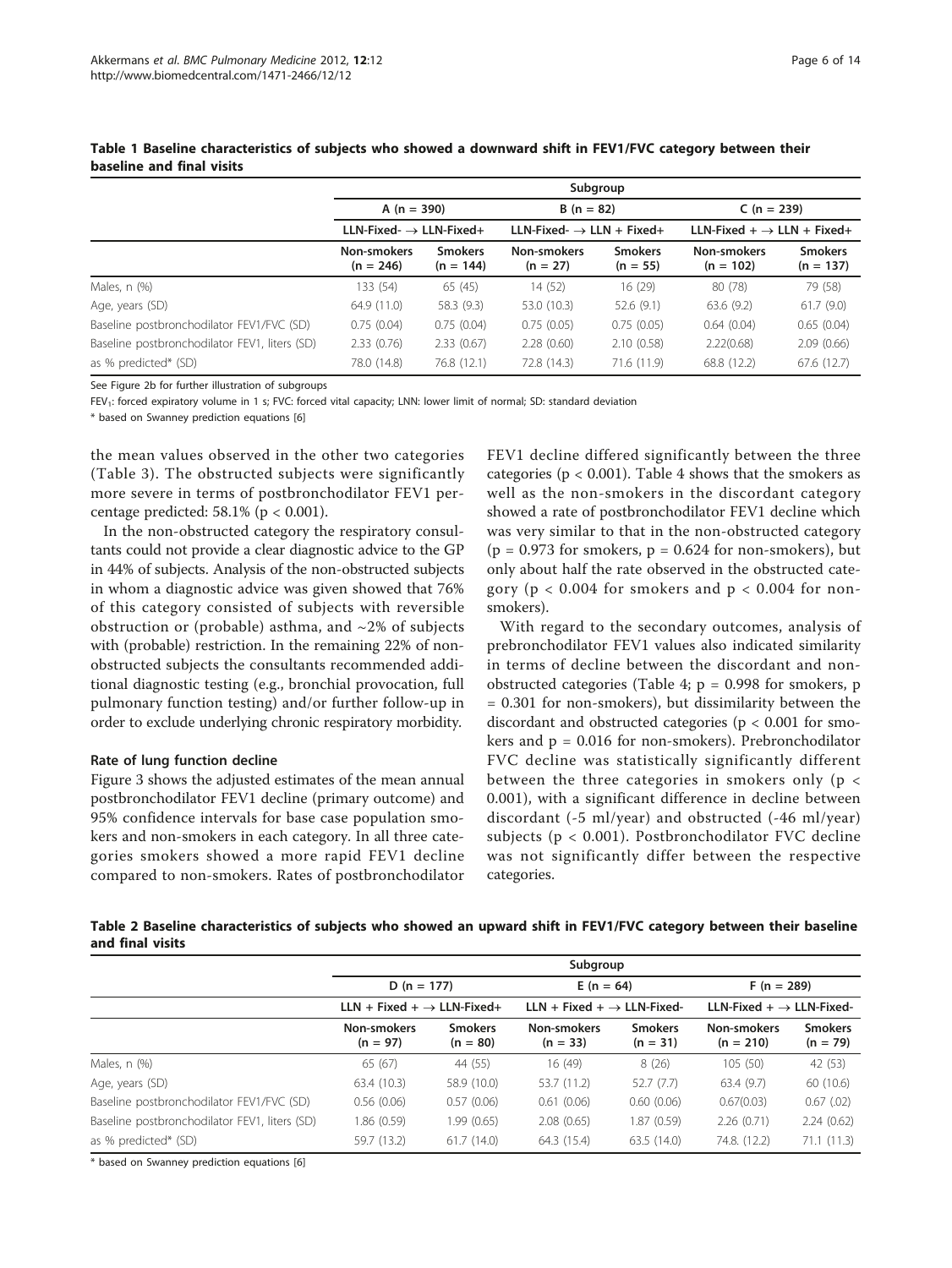|                                   | <b>Total cohort</b><br>$(n = 3,324)$ | Non-obstructed<br>$(n = 2,406)$ | <b>Discordant</b><br>$(n = 389)$ | Obstructed<br>$(n = 529)$ | p value |
|-----------------------------------|--------------------------------------|---------------------------------|----------------------------------|---------------------------|---------|
|                                   |                                      | LLN*-Fixed-                     | LLN*-Fixed+                      | LLN* + Fixed+             |         |
| Follow-up time, years (SD)        | 3.4(1.4)                             | 3.4(1.4)                        | 3.2(1.4)                         | 3.4(1.5)                  | 0.592   |
| Males, n (%)                      | 1,500(45)                            | 894 (37)                        | 245 (63)                         | 361 (68)                  | < 0.001 |
| Age, mean (SD)                    | 58.1 (11.0)                          | 56.2 (10.5)                     | 67.0 (10.1)                      | 60.3 (10.2)               | < 0.001 |
| 40-49, n (%)                      | 918 (28)                             | 798 (33)                        | 30(8)                            | 90 (17)                   |         |
| 50-59, n (%)                      | 1,003(30)                            | 758 (31)                        | 66 (17)                          | 179 (34)                  |         |
| 60-69, n (%)                      | 827 (25)                             | 553 (23)                        | 118 (30)                         | 156 (29)                  |         |
| 70-79, n (%)                      | 512 (15)                             | 277 (12)                        | 144(37)                          | 91(17)                    |         |
| $> 80$ , n $(\%)$                 | 64(2)                                | 20(1)                           | 31(8)                            | 13(3)                     | < 0.001 |
| Height, m                         | 1.69(0.1)                            | 1.68(0.1)                       | 1.73(0.1)                        | 1.70(0.1)                 | < 0.001 |
| BMI, kg/m [2] (SD)                | 27.5(5.0)                            | 28.2(5.2)                       | 27.0(4.2)                        | 25.0(4.0)                 | < 0.001 |
| Smoking status, n (%)             |                                      |                                 |                                  |                           |         |
| Never                             | 956 (29)                             | 864 (36)                        | 59 (15)                          | 33(6)                     |         |
| Former                            | 1,360(41)                            | 964 (40)                        | 192 (49)                         | 204 (39)                  |         |
| Current                           | 1,008 (30)                           | 578 (24)                        | 138 (36)                         | 292 (55)                  | < 0.001 |
| Respiratory medication use, n (%) |                                      |                                 |                                  |                           |         |
| Short-acting bronchodilators      | 1,436 (43)                           | 1,061(44)                       | 147 (38)                         | 228 (43)                  | 0.066   |
| Long-acting bronchodilators       | 1,174(35)                            | 841 (35)                        | 144 (37)                         | 189 (36)                  | 0.715   |
| Inhaled corticosteroids           | 1,972 (59)                           | 1,550 (64)                      | 185 (48)                         | 237 (45)                  | < 0.001 |
| FEV1                              |                                      |                                 |                                  |                           |         |
| Prebronchodilator, liters (SD)    | 2.28(0.74)                           | 2.46(0.71)                      | 2.02(0.65)                       | 1.64(0.51)                | < 0.001 |
| as % predicted* (SD)              | 74.6 (17.9)                          | 81.1 (14.5)                     | 65.3 (12.1)                      | 51.7 (12.8)               | < 0.001 |
| Postbronchodilator, liters (SD)   | 2.46(0.77)                           | 2.63(0.74)                      | 2.21(0.68)                       | 1.85(0.56)                | < 0.001 |
| as % predicted* (SD)              | 80.2 (17.4)                          | 86.5 (14.1)                     | 71.7 (12.3)                      | 58.1 (13.2)               | < 0.001 |
| <b>FVC</b>                        |                                      |                                 |                                  |                           |         |
| Prebronchodilator, liters (SD)    | 3.23(0.95)                           | 3.22(0.95)                      | 3.24 (1.03)                      | 3.26(0.91)                | 0.708   |
| Postbronchodilator, liters (SD)   | 3.35 (0.96)                          | 3.30(0.95)                      | 3.43 (1.03)                      | 3.53 (0.92)               | < 0.001 |
| FEV1/FVC                          |                                      |                                 |                                  |                           |         |
| Prebronchodilator (SD)            | 0.71(0.12)                           | 0.77(0.07)                      | 0.63(0.05)                       | 0.51(0.08)                | < 0.001 |
| Postbronchodilator (SD)           | 0.74(0.12)                           | 0.80(0.05)                      | 0.65(0.03)                       | 0.52(0.08)                | < 0.001 |

<span id="page-6-0"></span>Table 3 Baseline characteristics for the base case study population (categories based on Swanney prediction equations [\[6](#page-12-0)])

BMI: body mass index; FEV1: forced expiratory volume in 1 s; FVC: forced vital capacity; LNN: lower limit of normal; SD: standard deviation \* based on Swanney prediction equations [[6](#page-12-0)]

## Sensitivity analysis with alternative lower limit of normal equations

Table [5](#page-9-0) (for smokers) and 6 (for non-smokers) show the estimates of the mean annual postbronchodilator FEV1 decline when the non-obstructed, discordant and obstructed categories were based on alternative LLN equations. For all equations the overall differences in FEV1 decline between the categories were statistically significant (p < 0.001, Tables [5](#page-9-0) and [6\)](#page-10-0). For non-obstructed and obstructed smokers the mean values for the decline were rather similar for the different equations (ranging from -20 to -22 ml/year and -47 to -50 ml/year, respectively; Table [5\)](#page-9-0). For smokers in the discordant category the estimates ranged from -4 ml/year (Brandli [\[27](#page-13-0)] equations) to -37 ml/ year (Hankinson [\[29\]](#page-13-0) equations). Postbronchodilator FEV1 decline in discordant and obstructed smokers differed significantly for the Brandli [\[27\]](#page-13-0) equations ( $p < 0.001$ ) and showed tendency towards statistical significance for the ECSC [[25\]](#page-13-0) ( $p = 0.094$ ) and Kuster [[28\]](#page-13-0) ( $p = 0.087$ ) equations (see Table [5\)](#page-9-0).

The estimates for FEV1 decline in non-obstructed non-smokers were identical for all alternative LLN equations (-15 ml/year; Table [6](#page-10-0)), and for obstructed nonsmokers the estimates ranged from -26 to -31 ml/year. For non-smokers in the discordant category the estimates ranged from -7 ml/year (Hankinson [\[29\]](#page-13-0) equations) to -22 ml/year (Falaschetti [\[26](#page-13-0)] equations). FEV1 decline in discordant and obstructed non-smokers differed significantly for the Kuster  $[28]$  $[28]$  $[28]$  (p = 0.009) and Brandli  $[27]$  $[27]$  ( $p = 0.036$ ) equations, with tendency to statistical significance for the Hankinson [\[29\]](#page-13-0) equations  $(p = 0.061,$  see Table [6](#page-10-0)).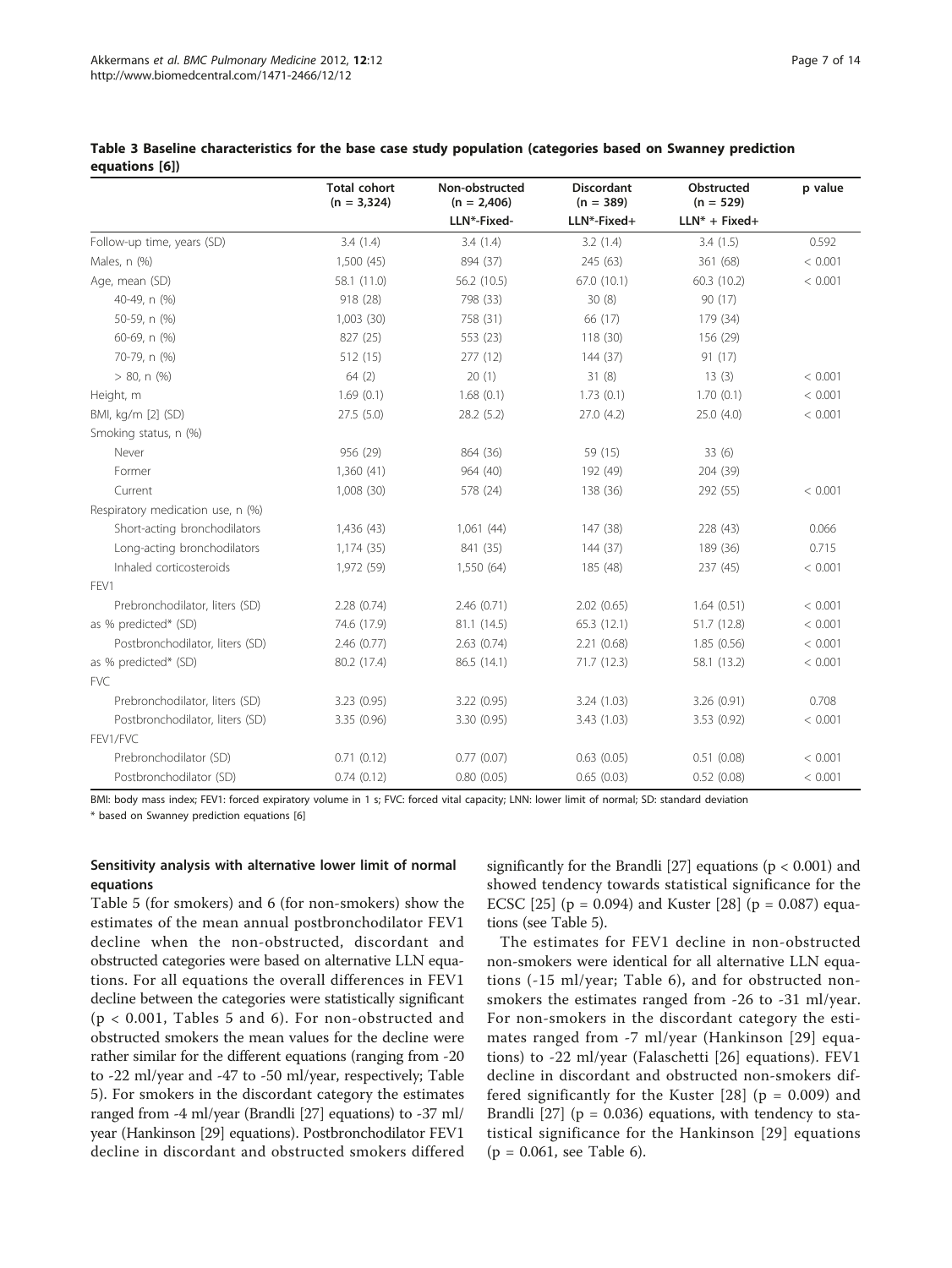<span id="page-7-0"></span>

## **Discussion**

In this 'proof of concept' study we were primarily interested in the rate of lung function decline in subjects identified as obstructive by the fixed 0.70 FEV1/FVC cutpoint but as non-obstructive by an age and gender specific LLN cutpoint for this ratio (the discordant or 'LLN-Fixed +' category). Analysis of our base case population showed that the annual postbronchodilator FEV1 decline in discordant subjects was very similar to subjects who were non-obstructive according to both definitions (i.e., LLN-Fixed- category), but also that it was less than half the rate of decline observed in subjects with FEV1/FVC values below their age-specific LLN cutpoint (obstructed or 'LLN + Fixed+' subjects). The difference in FEV1 decline between discordant and obstructed subjects was highly statistically significant. Use of alternative FEV1/ FVC prediction equations generally showed that the annual postbronchodilator FEV1 decline in discordant subjects was lower compared with obstructed subjects. However, the use of different prediction equations lead to variable numbers of subjects in the respective categories, resulting in different estimates of FEV1 decline, variances and levels of statistical significance. It is therefore important that the most appropriate prediction equations for the study population are used to provide unbiased estimates of FEV1 decline and correct conclusions.

It is important to realize that the non-obstructed (LLN-Fixed-) category did not consist of 'healthy' subjects in respiratory terms, even while the respiratory consultants could not provide clear diagnostic advice in 44% of nonobstructed subjects. As the proportion of current and former smokers was rather high in these subjects  $(\sim 90\%)$ , it is likely that the GPs included them in the respiratory monitoring service because of their increased risk for developing a chronic respiratory condition or persistence of respiratory symptoms (in the absence of concomitant spirometric abnormalities).

## Comparison with existing literature

Several recent studies have looked at discrepancies between fixed and LLN definitions for airflow obstruction and reported high rates of 'false-positive' diagnostic interpretations when the 0.70 fixed cutpoint is used [[10](#page-12-0)-[12,14](#page-12-0),[31\]](#page-13-0). False-positive interpretations may cause erroneous diagnoses in individuals and inflate COPD population prevalence rates [\[32](#page-13-0)]. Until now only few studies have looked at the course of clinical markers of COPD prognosis or outcome in relation to criteria for defining airflow obstruction. In a previous study from our group we have shown that in a primary care cohort of undiagnosed adults lung function below the normal range and early respiratory signs predicted the development and progression of COPD in the next five years [[33\]](#page-13-0). Garcio-Rio and colleagues recently reported that subjects aged 40-80 who were 'over-diagnosed' with COPD by the fixed 0.70 ratio experienced worse quality of life compared to non-COPD subjects, but had similar exercise capacity and frequency of exacerbations [[34\]](#page-13-0). Mannino and colleagues reported that symptomatic subjects aged  $\geq 65$  years who were classified as non-obstructive with a FEV1/FVC cutpoint based on LLN but as obstructive when the 0.70 cutpoint was applied, showed an increased risk of hospitalizations and death during a decade or more of follow-up [\[17,19\]](#page-12-0). However, these subjects were compared with healthy individuals without respiratory symptoms, and therefore the findings from this study do not actually address the issue of defining airflow obstruction for diagnostic purposes in subjects who seek medical attention for respiratory symptoms. Another important difference between the Mannino [[17](#page-12-0)] study and our study is the age of the study population: while Mannino included only elderly subjects, we followed the lower age limit of 40 years for considering a diagnosis of COPD [[1\]](#page-12-0), and therefore studied a population in which a substantial number of subjects was younger than 65 years. Earlier epidemiologic research already showed that (in males) low FEV1/FVC is associated with a higher risk of all-cause mortality, after controlling for age, smoking, BMI, education, and respiratory diseases [[35\]](#page-13-0).

The use of a fixed cutpoint also causes misclassification of airflow obstruction in younger adults (i.e., aged < 45 years), as has recently been shown by Cerveri and colleagues [[18](#page-12-0)]. In this age group the fixed 0.70 FEV1/FVC cutpoint identified less than 50% of subjects with evidence of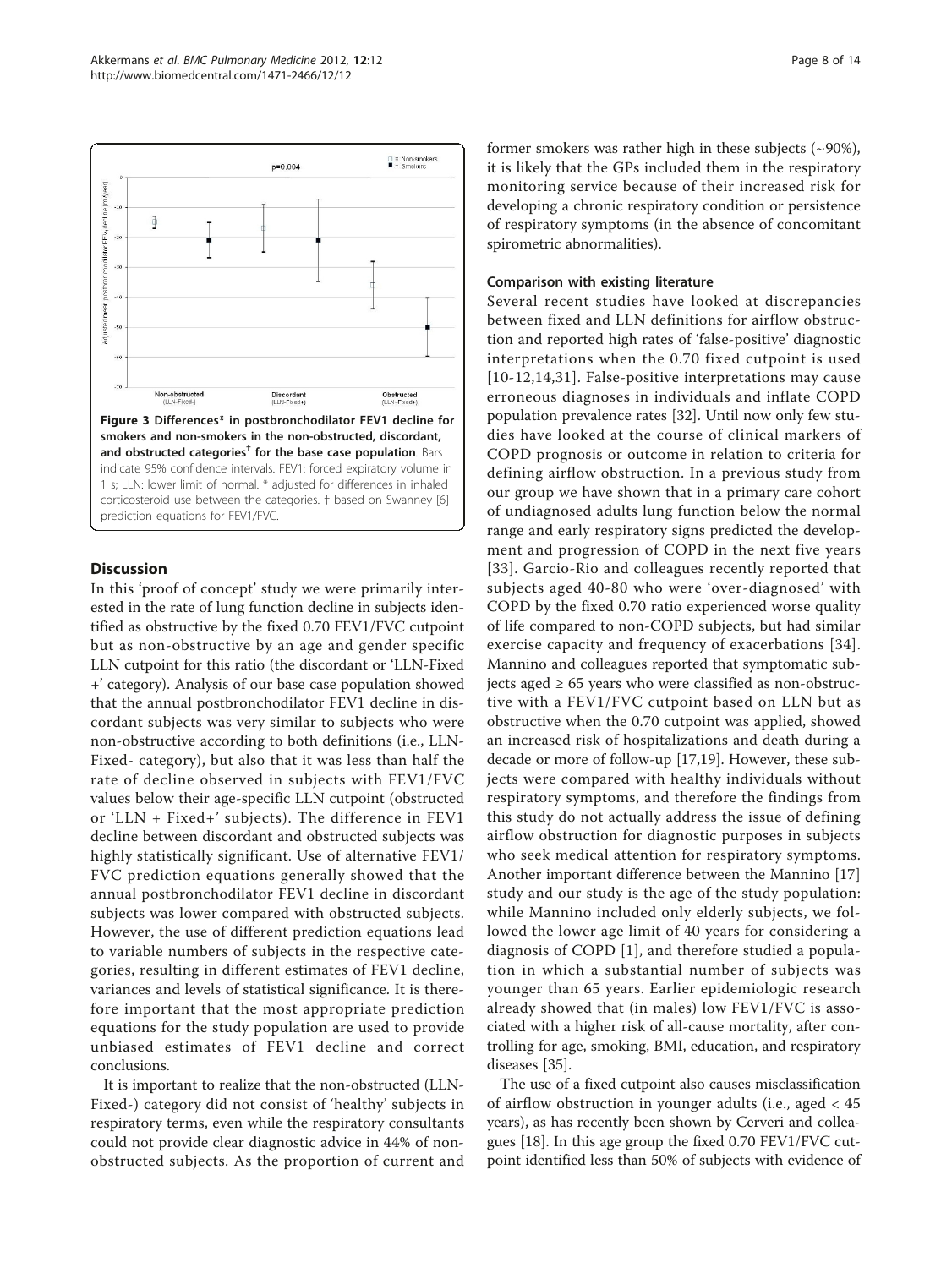|                                        |                                 | Category                         |                           |                                          |                                 |                                 |
|----------------------------------------|---------------------------------|----------------------------------|---------------------------|------------------------------------------|---------------------------------|---------------------------------|
|                                        | Non-obstructed<br>$(n = 2,406)$ | <b>Discordant</b><br>$(n = 389)$ | Obstructed<br>$(n = 529)$ |                                          | p-value*                        |                                 |
|                                        | (LLN-Fixed-)                    | (LLN-Fixed+)                     | (LLN+Fixed+)              | Overall difference<br>between categories | LLN-Fixed+ versus<br>LLN-Fixed- | LLN-Fixed+ versus<br>LLN+Fixed+ |
| ∆FEV1 postbronchodilator, ml/year (SE) |                                 |                                  |                           |                                          |                                 |                                 |
| Smokers                                | $-21(3)$                        | $-21(7)$                         | $-50(5)$                  | < 0.001                                  | 0.973                           | 0.004                           |
| n.                                     | 578                             | 138                              | 292                       |                                          |                                 |                                 |
| Non-smokers                            | $-15(1)$                        | $-17(4)$                         | $-36(4)$                  | < 0.001                                  | 0.624                           | 0.004                           |
| n.                                     | 1828                            | 251                              | 237                       |                                          |                                 |                                 |
| ∆FEV1 prebronchodilator, ml/year (SE)  |                                 |                                  |                           |                                          |                                 |                                 |
| Smokers                                | $-13(3)$                        | $-13(7)$                         | $-50(5)$                  | < 0.001                                  | 0.998                           | < 0.001                         |
| n                                      | 578                             | 138                              | 292                       |                                          |                                 |                                 |
| Non-smokers                            | $-9(2)$                         | $-14(5)$                         | $-30(5)$                  | < 0.001                                  | 0.301                           | 0.016                           |
| n                                      | 1828                            | 251                              | 237                       |                                          |                                 |                                 |
| ∆FVC postbronchodilator, ml/year (SE)  |                                 |                                  |                           |                                          |                                 |                                 |
| Smokers                                | $-18(5)$                        | $-17(9)$                         | $-33(6)$                  | 0.133                                    | 0.914                           | 0.154                           |
| n                                      | 578                             | 138                              | 292                       |                                          |                                 |                                 |
| Non-smokers                            | $-15(2)$                        | $-18(6)$                         | $-22(5)$                  | 0.420                                    | 0.555                           | 0.647                           |
| n.                                     | 1828                            | 251                              | 237                       |                                          |                                 |                                 |
| ∆FVC prebronchodilator, ml/year (SE)   |                                 |                                  |                           |                                          |                                 |                                 |
| Smokers                                | $-12(5)$                        | $-5(10)$                         | $-46(7)$                  | < 0.001                                  | 0.544                           | 0.001                           |
| n                                      | 578                             | 138                              | 292                       |                                          |                                 |                                 |
| Non-smokers                            | $-7(2)$                         | $-15(6)$                         | $-16(6)$                  | 0.226                                    | 0.230                           | 0.929                           |
| n                                      | 1828                            | 251                              | 237                       |                                          |                                 |                                 |

<span id="page-8-0"></span>Table 4 Mean (standard error) results for the primary and the secondary outcomes in the three defined categories for current smokers and non-smokers in the base case population

LNN: lower limit of normal; FEV1: forced expiratory volume in 1 s; FVC: forced vital capacity; Δ: change;

\* between group differences were analyzed with a random coefficient regression model with random intercept and random slope and were adjusted for differences in inhaled corticosteroid use between the categories. Inhaled corticosteroid use was statistically significantly associated with lung function decline at p < 0.001 level in all regression models

Fixed: FEV<sub>1</sub>/FVC < 0.70; LLN based on Swanney prediction equations [\[6\]](#page-12-0)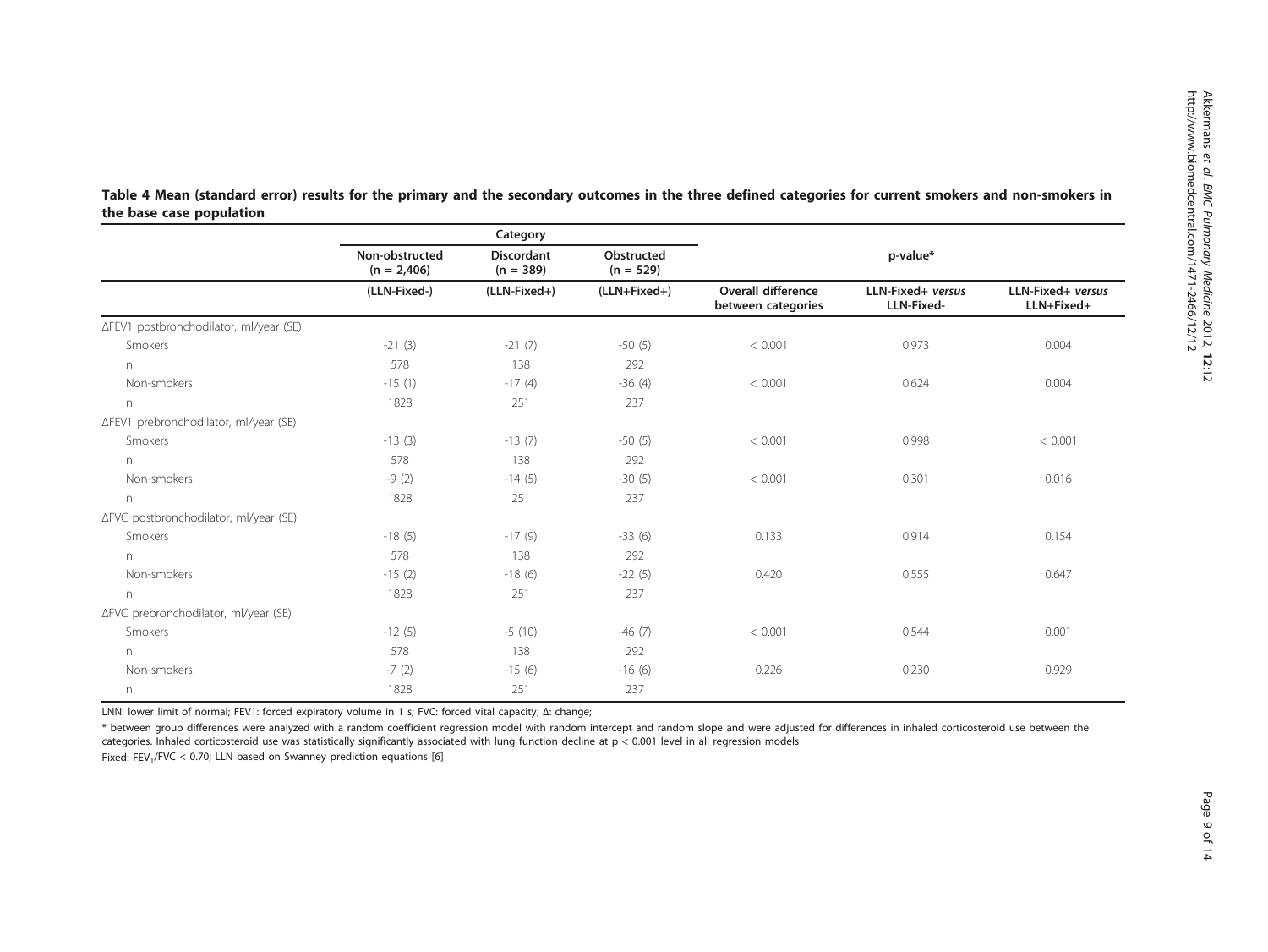|                          |              |                | Category*    |              |                                                 |                                 |                                 |  |  |
|--------------------------|--------------|----------------|--------------|--------------|-------------------------------------------------|---------------------------------|---------------------------------|--|--|
|                          |              | Non-obstructed | Discordant   | Obstructed   | $p$ -value $†$                                  |                                 |                                 |  |  |
|                          |              | (LLN-Fixed-)   | (LLN-Fixed+) | (LLN+Fixed+) | <b>Overall difference</b><br>between categories | LLN-Fixed+ versus<br>LLN-Fixed- | LLN-Fixed+ versus<br>LLN+Fixed+ |  |  |
| <b>Swanney</b> [6], 2008 | FEV1 decline | $-21(3)$       | $-21(7)$     | $-50(5)$     | < 0.001                                         | 0.973                           | < 0.001                         |  |  |
|                          | n            | 578            | 138          | 292          |                                                 |                                 |                                 |  |  |
| ECSC [25], 1993          | FEV1 decline | $-22(3)$       | $-24(15)$    | $-50(3)$     | < 0.001                                         | 0.870                           | 0.094                           |  |  |
|                          | n            | 578            | 29           | 452          |                                                 |                                 |                                 |  |  |
| Kuster [28], 2008        | FEV1 decline | $-20(3)$       | $-8(20)$     | $-48(3)$     | < 0.001                                         | 0.599                           | 0.087                           |  |  |
|                          | n            | 563            | 14           | 557          |                                                 |                                 |                                 |  |  |
| Falaschetti [26], 2004   | FEV1 decline | $-21(3)$       | $-21(18)$    | $-47(3)$     | < 0.001                                         | 0.985                           | 0.153                           |  |  |
|                          | $\Gamma$     | 546            | 24           | 542          |                                                 |                                 |                                 |  |  |
| Brandli [27], 2000       | FEV1 decline | $-21(3)$       | $-4(11)$     | $-49(4)$     | < 0.001                                         | 0.026                           | < 0.001                         |  |  |
|                          | $\Gamma$     | 575            | 60           | 397          |                                                 |                                 |                                 |  |  |
| Hankinson [29], 1999     | FEV1 decline | $-21(3)$       | $-37(22)$    | $-48(3)$     | < 0.001                                         | 0.468                           | 0.620                           |  |  |
|                          | n            | 569            | 18           | 523          |                                                 |                                 |                                 |  |  |

<span id="page-9-0"></span>Table 5 Sensitivity analysis for smokers: mean (SE) postbronchodilator FEV1 decline in ml/year in the three categories\* based on alternative LLN prediction equations for the base case population

ECSC: European Community for Steel and Coal; FEV<sub>1</sub>: forced expiratory volume in 1 s; LLN: lower limit of normal; SD: standard deviation

\* based on reference equations for LLN as indicated in first column

† between group differences were analyzed using random coefficient regression models with random intercept and random slope; adjustment for inhaled corticosteroid use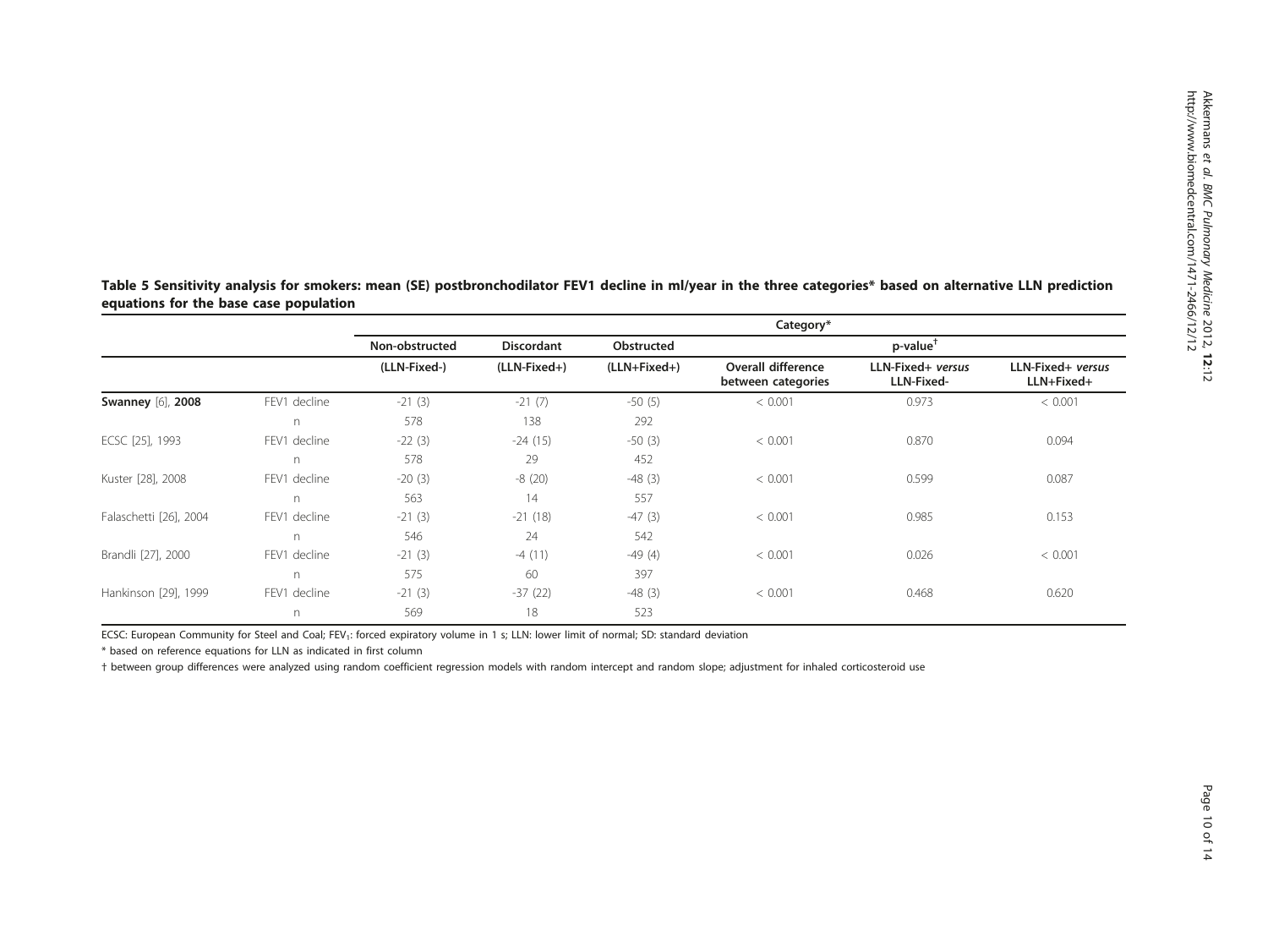|                          |              | Category*      |                   |                   |                                                 |                                 |                                 |
|--------------------------|--------------|----------------|-------------------|-------------------|-------------------------------------------------|---------------------------------|---------------------------------|
|                          |              | Non-obstructed | <b>Discordant</b> | Obstructed        |                                                 | $p$ -value <sup>†</sup>         |                                 |
|                          |              | (LLN-Fixed-)   | (LLN-Fixed+)      | $(LLN + Fixed +)$ | <b>Overall difference</b><br>between categories | LLN-Fixed+ versus<br>LLN-Fixed- | LLN-Fixed+ versus<br>LLN+Fixed+ |
| <b>Swanney</b> [6], 2008 | FEV1 decline | $-15(1)$       | $-17(4)$          | $-36(4)$          | < 0.001                                         | 0.624                           | < 0.001                         |
|                          | n            | 1,828          | 251               | 237               |                                                 |                                 |                                 |
| ECSC [25], 1993          | FEV1 decline | $-15(1)$       | $-15(8)$          | $-28(3)$          | < 0.001                                         | 0.975                           | 0.132                           |
|                          | n            | 1,831          | 71                | 426               |                                                 |                                 |                                 |
| Kuster [28], 2008        | FEV1 decline | $-15(1)$       | $-8(12)$          | $-26(3)$          | < 0.001                                         | 0.076                           | 0.009                           |
|                          | n            | 1,814          | 28                | 532               |                                                 |                                 |                                 |
| Falaschetti [26], 2004   | FEV1 decline | $-15(1)$       | $-22(8)$          | $-27(3)$          | < 0.001                                         | 0.376                           | 0.521                           |
|                          | n            | 1,785          | 71                | 488               |                                                 |                                 |                                 |
| Brandli [27], 2000       | FEV1 decline | $-15(1)$       | $-17(6)$          | $-31(3)$          | < 0.001                                         | 0.746                           | 0.036                           |
|                          | n            | 1,828          | 125               | 349               |                                                 |                                 |                                 |
| Hankinson [29], 1999     | FEV1 decline | $-15(1)$       | $-7(10)$          | $-26(3)$          | < 0.001                                         | 0.424                           | 0.061                           |
|                          | n            | 1,816          | 46                | 482               |                                                 |                                 |                                 |

<span id="page-10-0"></span>Table 6 Sensitivity analysis for non-smokers: mean (SE) postbronchodilator FEV1 decline in ml/year in the three categories\* based on alternative LLN prediction equations for the base case population

ECSC: European Community for Steel and Coal; FEV<sub>1</sub>: forced expiratory volume in 1 s; LLN: lower limit of normal; SD: standard deviation

\* based on reference equations for LLN as indicated in first column

† between group differences were analyzed using random coefficient regression models with random intercept and random slope; adjustment for inhaled corticosteroid use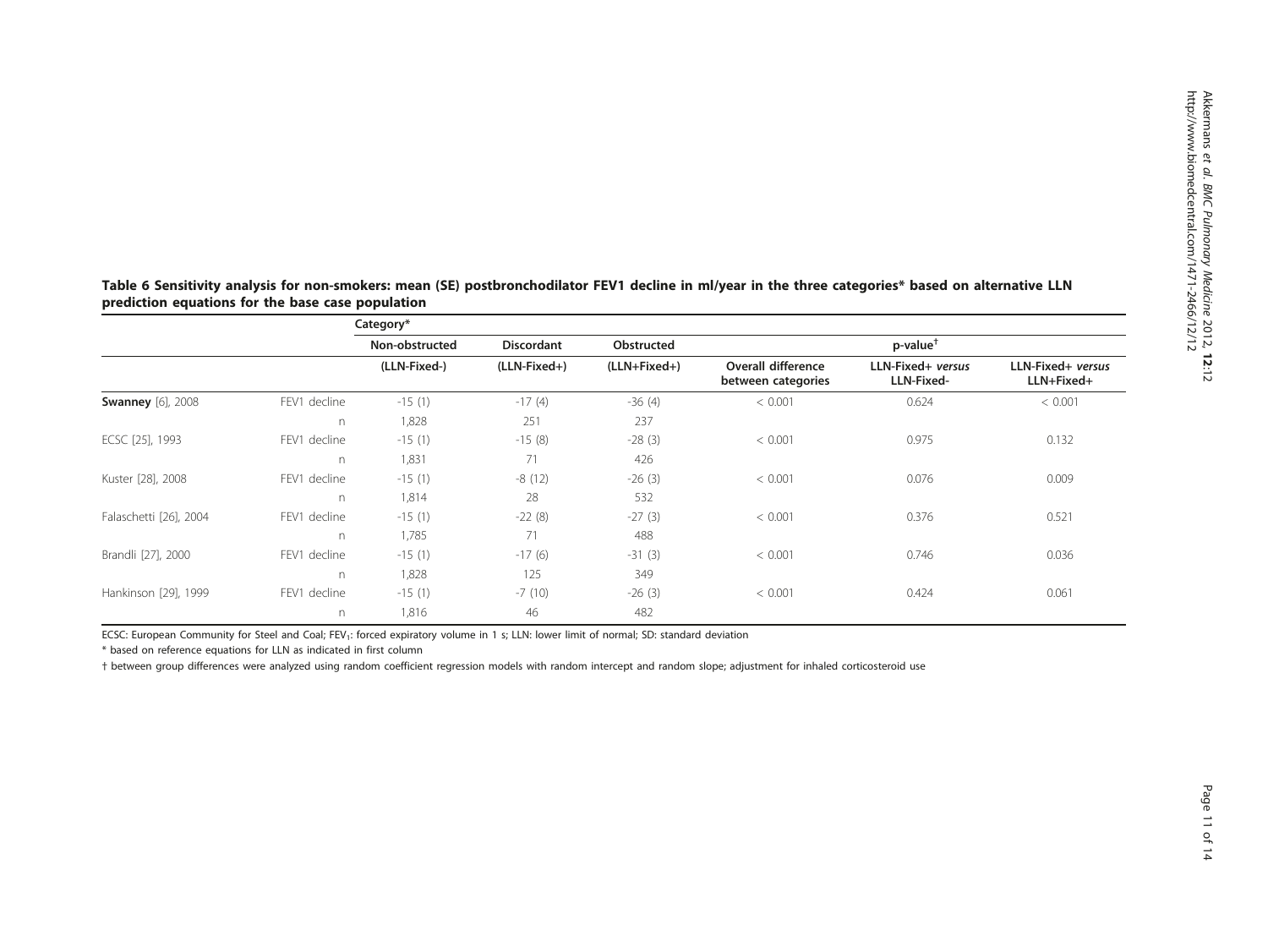airflow obstruction according to LLN cutpoints. These misclassified (or 'underdiagnosed') subjects were more likely to develop COPD in the following nine years, and had higher respiratory related healthcare than subjects without airflow obstruction according to the LLN cutpoints. Although we did not include subjects under the age of 40 in our study, our findings logically follow from those reported by Cerveri [\[18\]](#page-12-0): subjects who already have an FEV1/FVC value below their LLN cutpoint at younger age (which may still be above the fixed 0.70 FEV1/FVC cutpoint) must have an accelerated lung function decline in order to develop COPD in their next decades of life. Our observations indicate that the accelerated decline in subjects with below-LLN FEV1/FVC values seem to continue after the age of 40.

In their recent review, Soriano and colleagues acknowledged the fact that overestimation of airflow obstruction with the fixed FEV1/FVC ratio becomes more problematic with increasing age, but also state that the incremental benefits of changing the recommended fixed 0.70 cutpoint in the COPD guidelines remain to be seen [\[20\]](#page-12-0). Our study shows that the benefit of using age-specific FEV1/FVC cutpoints (based on lower limits of normal) is the provision of better discrimination between subjects who do show an accelerated lung function decline - the hallmark of prognosis in patients with COPD - and those who do not.

#### Strengths and limitations

One of the particular strengths of our study is the large number of respiratory symptomatic subjects (3,324 in the base case population) with repeated postbronchodilator spirometry tests that could be included in our analysis. This enabled us to subdivide our study cohort into three categories based on the fixed and LLN definitions for airflow obstruction, while each category still contained a substantial number of subjects. Because we used routine data from primary care diagnostic centres, the subjects included in our analysis are a truly representative sample of the primary care patient population with a condition that has the GP refer them. It is important to realize that the ongoing debate about the most appropriate way to define airflow obstruction [[21,22\]](#page-13-0) is especially relevant for primary care physicians, as they are often confronted with middle-aged and elderly subjects who present with respiratory symptoms and who may or may not have COPD, asthma or another (respiratory) condition. The outcome of a spirometry test - often the only diagnostic procedure available to assess lung function in primary care - will direct their decision-making with regard to diagnosis and treatment, and use of an inappropriate cutpoint will misinform their decisions.

Because the goal of our study was to compare three clearly defined and consistent groups of subjects based

on fixed and LLN definitions for airflow obstruction, we had to exclude those who shifted between categories during follow-up (about one third of the total study population) from the base case analysis. The finding that one off spirometry does not seem to be sufficient to rule in or out airflow obstruction in a substantial proportion of primary care patients is an important one, and suggests that GPs should not base a (COPD) diagnosis on a single spirometry test. On the other hand, excluding these subjects clearly comes at the cost of less generalizability. Therefore, our base case analysis should be seen as a 'proof of concept' study regarding the presumption that when diagnosing COPD, it is more appropriate to use age and gender specific cutpoints for the FEV1/FVC than it is to use the 'one size fits all' fixed 0.70 cutpoint. A final limitation of our study is the fact that we could not formally verify the diagnostic labels that underlie the treatment that had been initiated by the GP. Although we have looked at the interpretations from and diagnostic advice given by the respiratory consultants (which has shown to be a valid approach [[34](#page-13-0)]), we did not have access to the GPs' medical records of the study subjects.

It is inevitable that if one takes certain individual characteristics into account when classifying subjects in categories (in this case gender and age, as these two factors determine the LLN cutpoint for each subject) the respective categories will differ on these particular characteristics (see Table [3](#page-6-0)). Thus, adjusting our regression models for the differences in age and gender between the categories would not be appropriate in this case: these characteristics cannot be considered as 'confounders' because they have deliberately been used to categorize subjects.

### Conclusions

We conclude that the use of the fixed 0.70 cutpoint for the FEV1/FVC ratio to define airflow obstruction does not seem to be an appropriate choice for primary care. Middle-aged and elderly respiratory symptomatic smokers as well as non-smokers who have values below this fixed FEV1/FVC cutpoint but above their age and gender specific lower limit of normal value, show about half the rate of lung function decline as that observed in those who are below their lower limit of normal value for the ratio. The rate of decline in these 'overdiagnosed' subjects does not differ from the decline observed in subjects without airflow obstruction, although the result is dependent on which FEV1/FVC prediction equation is used. Perseverance in recommending the use of the fixed cutpoint in clinical COPD guidelines seems to lead to a high rate of false-positive interpretations of obstructive airways disease in middle-aged and elderly subjects in primary care, and will inflate prevalence figures for COPD in population studies.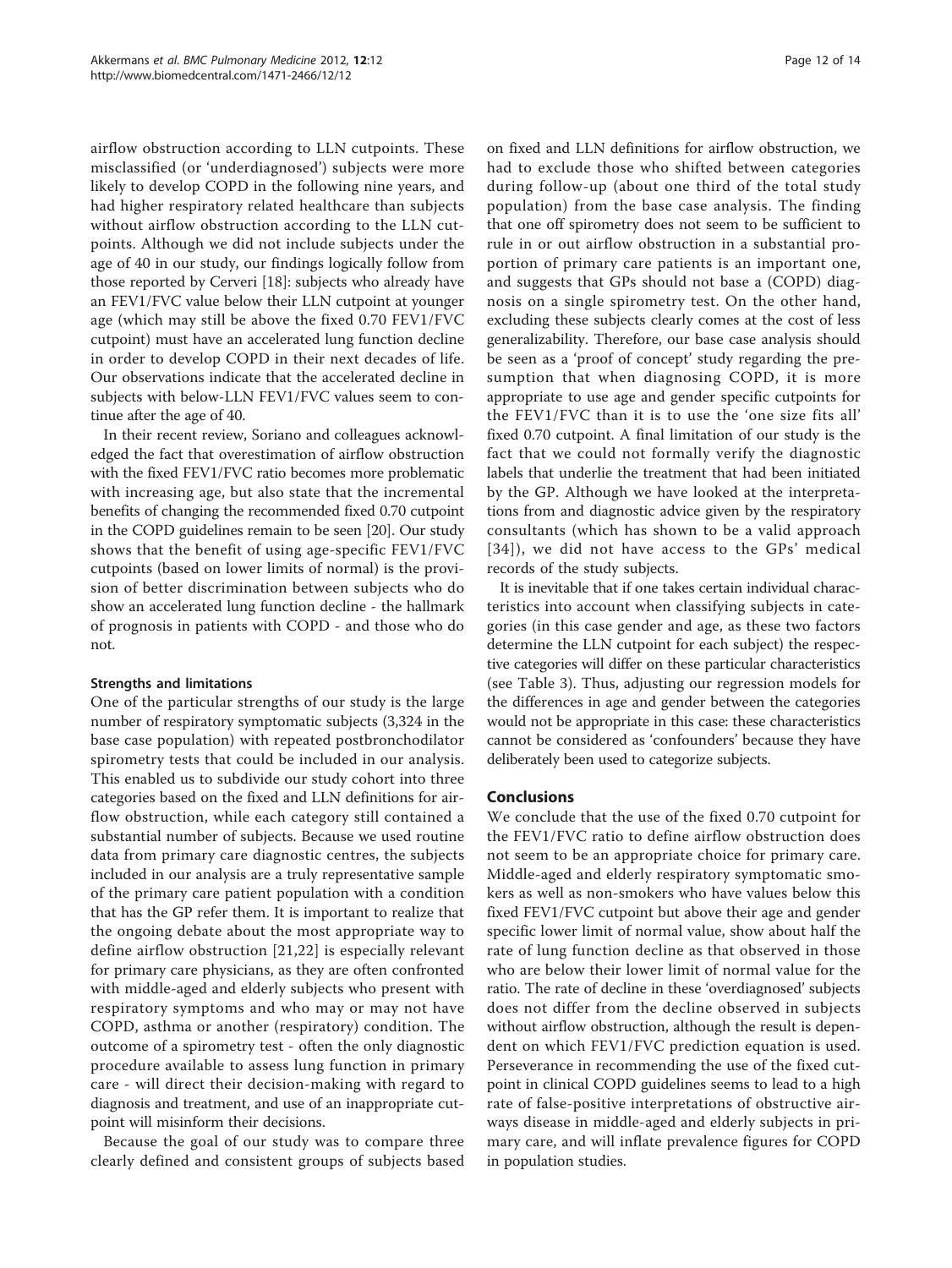#### <span id="page-12-0"></span>Abbreviations

Anova: analysis of variance; COPD: chronic obstructive pulmonary disease; DCE: Diagnostics for U; ECSC: European Community for Steel and Coal; FEV1: forced expiratory volume in 1 second; FVC: forced vital capacity; GP: general practitioner; LLN: lower limit of normal; SD: standard deviation; SE: standard error; SHL: General Practice Laboratory Foundation Etten-Leur/Breda; SHO: General Practice Laboratory East.

#### Acknowledgements

The authors wish to express their thanks to the lung function technicians of the General Practice Laboratory Foundation (SHL; Etten-Leur, the Netherlands), the Diagnostic Centre Eindhoven (DCE; Eindhoven, the Netherlands), and the General Practice Laboratory East (SHO; Velp, the Netherlands) who performed the spirometric tests. The authors also owe much gratitude to the staff of the ICT departments of the Radboud University Nijmegen Medical Centre (Nijmegen, the Netherlands), the SHL, and the DCE for extracting the spirometric and medical history data from the primary care diagnostic centres' databases. The authors appreciate Christine Holton's critical look at the text of the revised version of the manuscript.

Explanatory statement regarding Irb approval

The medical ethics review board of the Radboud University Nijmegen Medical Centre (CMO Regio Arnhem-Nijmegen, [http://www.ccmo-online.nl/](http://www.ccmo-online.nl/main.asp?pid=14&sid=16&ssid=33&inid=28) [main.asp?pid=14&sid=16&ssid=33&inid=28\)](http://www.ccmo-online.nl/main.asp?pid=14&sid=16&ssid=33&inid=28) granted exemption of regular ethical review for this database analysis. The Dutch Data Protection Authority [http://www.dutchdpa.nl/Pages/en\\_ind\\_cbp.aspx](http://www.dutchdpa.nl/Pages/en_ind_cbp.aspx) judged that the use of de-identified data from the regional primary care diagnostic centres for scientific research is in compliance with acts that regulate the use of personal data in the Netherlands.

Funding and role of the funding source

This study was sponsored by an unrestricted research grant from Boehringer Ingelheim. The sponsor had no role in the design of the study; the collection, analysis, and interpretation of the data; the writing of the report; or the decision to submit the paper for publication.

#### Author details

<sup>1</sup>Department of Primary and Community Care, Radboud University Nijmegen Medical Centre, P.O. Box 9101, 6500 HB Nijmegen, the Netherlands. <sup>2</sup>COPD and Asthma General Practitioner Advisory Group (CAHAG), P.O. Box 3231, 3502 GE Utrecht, the Netherlands. <sup>3</sup>Diagnostiek voor U (DCE), P.O. Box 6274, 5600 HG Eindhoven, the Netherlands. <sup>4</sup>General Practice Laboratory Foundation East (SHO), Velp, the Netherlands; Department of Primary and Community Care, Radboud University Nijmegen Medical Centre, P.O. Box 9101, 6500 HB Nijmegen, the Netherlands. <sup>5</sup> Department of Chest Diseases, Radboud University Nijmegen Medical Centre, P.O. Box 9101, 6500 HB Nijmegen, the Netherlands.

#### Authors' contributions

The contributions of the authors have been as follows. RPA has been involved in the conception and design of the study, has conducted the statistical analyses, has contributed to the interpretation of the data, and has critically revised the article for important intellectual content. MAB has been involved in the conception and design of the study, selected data of eligible study subject, and prepared the draft version of the article. IJS, AEL, BPT, YFH and C van W have been involved in the conception and design of the study, have contributed to the interpretation of the data, and have critically revised the article for important intellectual content. TRS initiated and designed the study, has contributed to the interpretation of the data, has critically revised the article for important intellectual content, and had the overall supervision of the study. Dr. Schermer is the guarantor of the paper, taking responsibility for the integrity of the work as a whole, from inception to published article. All authors read and approved the final manuscript.

#### Competing interests

At the time of the study IJS acted as a paid consultant for the SHL primary care diagnostic centre, which has provided anonymous data for this study. BPT acts as a paid consultant for the SHO primary care diagnostic centre, which has provided anonymous data for this study. AEL is medical director of the DCE primary care diagnostic centre, which has provided anonymous data for this study. TRS received a research grant of Euro 45,000 from Boehringer Ingelheim for extracting, merging and maintaining datasets from the primary care diagnostic centres. The other authors have declared that they have no competing interests.

Received: 24 June 2011 Accepted: 22 March 2012 Published: 22 March 2012

#### References

- Rabe KF, Hurd S, Anzueto A, Barnes PJ, Buist SA, Calverley P, et al: [Global](http://www.ncbi.nlm.nih.gov/pubmed/17507545?dopt=Abstract) [strategy for the diagnosis, management, and prevention of chronic](http://www.ncbi.nlm.nih.gov/pubmed/17507545?dopt=Abstract) [obstructive pulmonary disease: GOLD executive summary.](http://www.ncbi.nlm.nih.gov/pubmed/17507545?dopt=Abstract) Am J Respir Crit Care Med 2007, 176(6):532-555.
- 2. Buist AS, McBurnie MA, Vollmer WM, Gillespie S, Burney P, Mannino DM, et al: [International variation in the prevalence of COPD \(the BOLD](http://www.ncbi.nlm.nih.gov/pubmed/17765523?dopt=Abstract) [Study\): a population-based prevalence study.](http://www.ncbi.nlm.nih.gov/pubmed/17765523?dopt=Abstract) Lancet 2007, 370(9589):741-750.
- 3. Mannino DM, Watt G, Hole D, Gillis C, Hart C, McConnachie A, et al: [The](http://www.ncbi.nlm.nih.gov/pubmed/16507865?dopt=Abstract) [natural history of chronic obstructive pulmonary disease.](http://www.ncbi.nlm.nih.gov/pubmed/16507865?dopt=Abstract) Eur Respir J 2006, 27(3):627-643.
- 4. National Institute for Clinical Excellence (NICE): CG101 Chronic obstructive pulmonary disease (update): NICE guideline.[\[http://publications.nice.org.](http://publications.nice.org.uk/chronic-obstructive-pulmonary-disease-cg101) [uk/chronic-obstructive-pulmonary-disease-cg101\]](http://publications.nice.org.uk/chronic-obstructive-pulmonary-disease-cg101), Date accessed: March 19, 2012.
- 5. Janssens JP, Pache JC, Nicod LP: [Physiological changes in respiratory](http://www.ncbi.nlm.nih.gov/pubmed/10836348?dopt=Abstract) [function associated with ageing.](http://www.ncbi.nlm.nih.gov/pubmed/10836348?dopt=Abstract) Eur Respir J 1999, 13(1):197-205.
- Swanney MP, Ruppel G, Enright PL, Pedersen OF, Crapo RO, Miller MR, et al: [Using the lower limit of normal for the FEV1/FVC ratio reduces the](http://www.ncbi.nlm.nih.gov/pubmed/18786983?dopt=Abstract) [misclassification of airway obstruction.](http://www.ncbi.nlm.nih.gov/pubmed/18786983?dopt=Abstract) Thorax 2008, 63(12):1046-1051.
- 7. Pellegrino R, Viegi G, Brusasco V, Crapo RO, Burgos F, Casaburi R, et al: [Interpretative strategies for lung function tests.](http://www.ncbi.nlm.nih.gov/pubmed/16264058?dopt=Abstract) Eur Respir J 2005, 26(5):948-968.
- 8. Vaz Fragoso CA, Concato J, McAvay G, Van Ness PH, Rochester CL, Yaggi HK: [The Ratio of Forced Expiratory Volume In 1-Second to Forced](http://www.ncbi.nlm.nih.gov/pubmed/20019341?dopt=Abstract) [Vital Capacity as a Basis for Establishing Chronic Obstructive Pulmonary](http://www.ncbi.nlm.nih.gov/pubmed/20019341?dopt=Abstract) [Disease.](http://www.ncbi.nlm.nih.gov/pubmed/20019341?dopt=Abstract) Am J Respir Crit Care Med 2010, 181(5):446-451.
- 9. Hardie JA, Buist AS, Vollmer WM, Ellingsen I, Bakke PS, Morkve O: [Risk of](http://www.ncbi.nlm.nih.gov/pubmed/12449163?dopt=Abstract) [over-diagnosis of COPD in asymptomatic elderly never-smokers.](http://www.ncbi.nlm.nih.gov/pubmed/12449163?dopt=Abstract) Eur Respir J 2002, 20(5):1117-1122.
- 10. Roberts SD, Farber MO, Knox KS, Phillips GS, Bhatt NY, Mastronarde JG, et al: [FEV1/FVC ratio of 70% misclassifies patients with obstruction at the](http://www.ncbi.nlm.nih.gov/pubmed/16840402?dopt=Abstract) [extremes of age.](http://www.ncbi.nlm.nih.gov/pubmed/16840402?dopt=Abstract) Chest 2006, 130(1):200-206.
- 11. Shirtcliffe P, Weatherall M, Marsh S, Travers J, Hansell A, McNaughton A, et al: [COPD prevalence in a random population survey: a matter of](http://www.ncbi.nlm.nih.gov/pubmed/17666557?dopt=Abstract) [definition.](http://www.ncbi.nlm.nih.gov/pubmed/17666557?dopt=Abstract) Eur Respir J 2007, 30(2):232-239.
- 12. Vollmer WM, Gislason T, Burney P, Enright PL, Gulsvik A, Kocabas A, et al: [Comparison of spirometry criteria for the diagnosis of COPD: results](http://www.ncbi.nlm.nih.gov/pubmed/19460786?dopt=Abstract) [from the BOLD study.](http://www.ncbi.nlm.nih.gov/pubmed/19460786?dopt=Abstract) Eur Respir J 2009, 34(3):588-597.
- Medbo A, Melbye H: [Lung function testing in the elderly-can we still use](http://www.ncbi.nlm.nih.gov/pubmed/17239575?dopt=Abstract) [FEV1/FVC < 70% as a criterion of COPD?](http://www.ncbi.nlm.nih.gov/pubmed/17239575?dopt=Abstract) Respir Med 2007, 101(6):1097-1105.
- 14. Miller MR, Quanjer PH, Swanney MP, Ruppel G, Enright PL: [Interpreting](http://www.ncbi.nlm.nih.gov/pubmed/20522571?dopt=Abstract) [lung function data using 80 percent of predicted and fixed thresholds](http://www.ncbi.nlm.nih.gov/pubmed/20522571?dopt=Abstract) [misclassifies over 20% of patients.](http://www.ncbi.nlm.nih.gov/pubmed/20522571?dopt=Abstract) Chest 2011, 139(1):52-59.
- 15. Hoogendoorn M, Feenstra TL, Schermer TRJ, Hesselink AE, Rutten-van Molken MPH: Severity distribution of chronic obstructive pulmonary disease (COPD) in Dutch general practice. Resp Med 2006, 100(1):83-86.
- 16. Schermer TR, Smeele IJ, Thoonen BP, Lucas AE, Grootens JG, van Boxem TJ, et al: [Current clinical guideline definitions of airflow obstruction and](http://www.ncbi.nlm.nih.gov/pubmed/18550607?dopt=Abstract) [COPD overdiagnosis in primary care.](http://www.ncbi.nlm.nih.gov/pubmed/18550607?dopt=Abstract) Eur Respir J 2008, 32(4):945-952.
- 17. Mannino DM, Buist AS, Vollmer WM: [Chronic obstructive pulmonary](http://www.ncbi.nlm.nih.gov/pubmed/17090573?dopt=Abstract) [disease in the older adult: what defines abnormal lung function?](http://www.ncbi.nlm.nih.gov/pubmed/17090573?dopt=Abstract) Thorax 2007, 62(3):237-241.
- 18. Cerveri I, Corsico AG, Accordini S, Niniano R, Ansaldo E, Anto JM, et al: [Underestimation of airflow obstruction among young adults using FEV1/](http://www.ncbi.nlm.nih.gov/pubmed/18492741?dopt=Abstract) [FVC < 70% as a fixed cut-off: a longitudinal evaluation of clinical and](http://www.ncbi.nlm.nih.gov/pubmed/18492741?dopt=Abstract) [functional outcomes.](http://www.ncbi.nlm.nih.gov/pubmed/18492741?dopt=Abstract) Thorax 2008, 63(12):1040-1045.
- 19. Mannino DM, Diaz-Guzman E: [Interpreting lung function data using 80%](http://www.ncbi.nlm.nih.gov/pubmed/21659434?dopt=Abstract) [predicted and fixed thresholds identifies patients at increased risk of](http://www.ncbi.nlm.nih.gov/pubmed/21659434?dopt=Abstract) [mortality.](http://www.ncbi.nlm.nih.gov/pubmed/21659434?dopt=Abstract) Chest 2012, 141(1):73-80.
- 20. Soriano JB, Zielinski J, Price D: [Screening for and early detection of](http://www.ncbi.nlm.nih.gov/pubmed/19716965?dopt=Abstract) [chronic obstructive pulmonary disease.](http://www.ncbi.nlm.nih.gov/pubmed/19716965?dopt=Abstract) Lancet 2009, 374(9691):721-732.